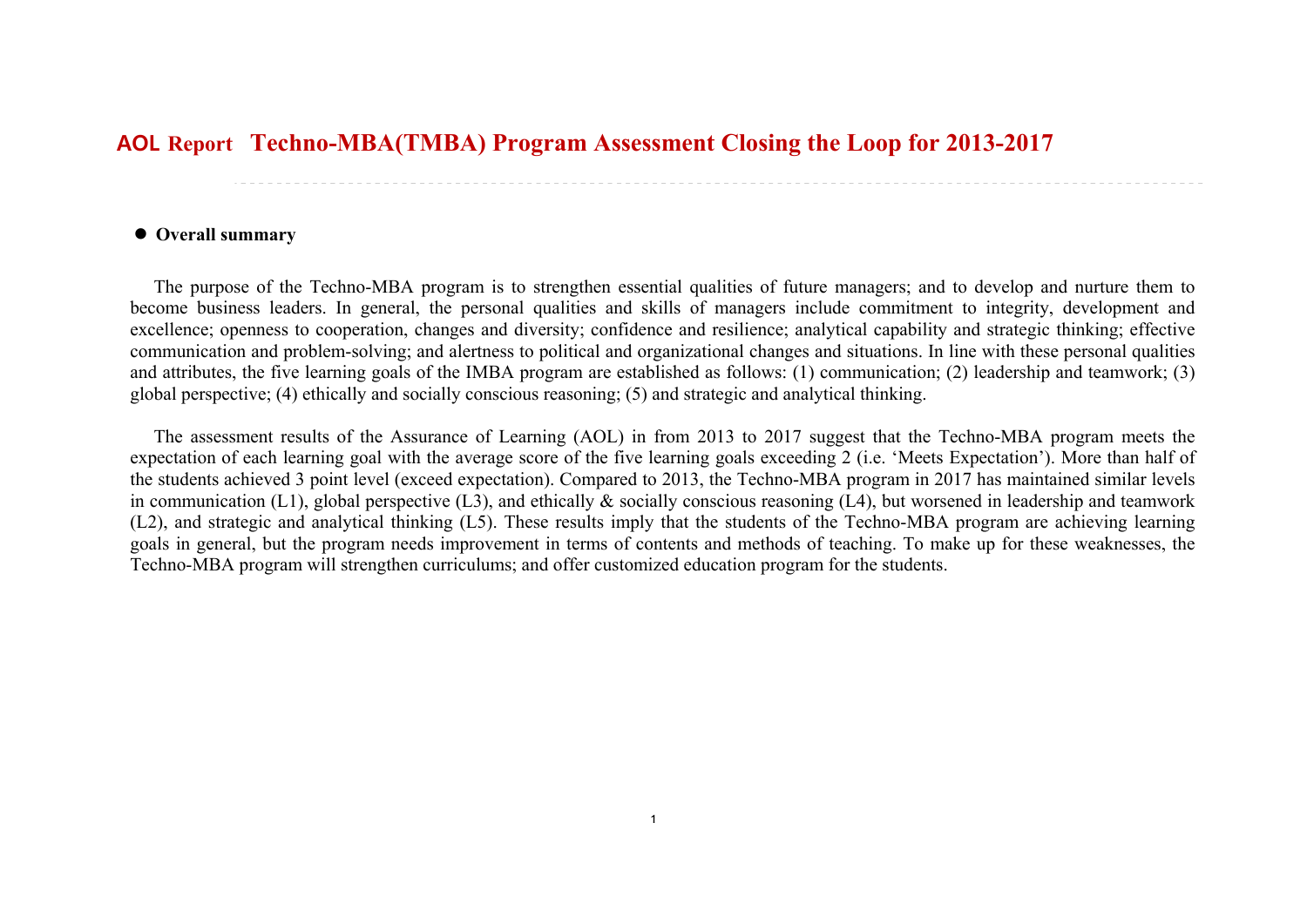## **The Results of Assessment 2013-2017**

| <b>Learning Goal</b>  | <b>Learning Objectives</b>                                           | Course        | Performance |           |        |                              |                                                                                                                                                                                                                                                                                                                                                                                    |
|-----------------------|----------------------------------------------------------------------|---------------|-------------|-----------|--------|------------------------------|------------------------------------------------------------------------------------------------------------------------------------------------------------------------------------------------------------------------------------------------------------------------------------------------------------------------------------------------------------------------------------|
|                       |                                                                      |               |             | Level (%) |        | Date                         | Result                                                                                                                                                                                                                                                                                                                                                                             |
|                       |                                                                      |               | 3point      | 2point    | 1point | <b>Measured</b>              |                                                                                                                                                                                                                                                                                                                                                                                    |
|                       |                                                                      | <b>MGT511</b> | 86.7%       | 13.3%     | 0%     |                              | Average score of the learning goal                                                                                                                                                                                                                                                                                                                                                 |
|                       | (L11) Our student will<br>produce professional<br>business documents | <b>MGT530</b> | 81.2%       | 18.3%     | 0%     | 2013                         | L1 exceeds 2 point (satisfactory)                                                                                                                                                                                                                                                                                                                                                  |
|                       |                                                                      | <b>MGT511</b> | 65.0%       | 34.4%     | 0.6%   | 2014                         | and more than half of the students<br>achieved 3 point (exceed<br>expectation level. Compared to<br>2013, the percentage of 3 point in<br>L1 decreased in 2017. 2 points<br>increased on the other hand. To<br>make up for these weaknesses, the<br>Techno-MBA program plans to<br>strengthen the documentation and<br>presentation skills by providing<br>more chances of student |
| (L1) Communication    |                                                                      | <b>MGT678</b> | 64.4%       | 35.6%     | 0%     | 2015                         |                                                                                                                                                                                                                                                                                                                                                                                    |
| Our graduates will be |                                                                      | <b>MGT511</b> | 53.7%       | 44.1%     | 2.2%   | 2016                         |                                                                                                                                                                                                                                                                                                                                                                                    |
| effective             |                                                                      | <b>MGT511</b> | 84.4%       | 14.4%     | 1.3%   | 2017                         |                                                                                                                                                                                                                                                                                                                                                                                    |
| communicators         |                                                                      | <b>MGT511</b> | 82.9%       | 17.1%     | 0%     |                              |                                                                                                                                                                                                                                                                                                                                                                                    |
|                       | (L12) Our students will<br>deliver effective                         | <b>MGT530</b> | 82.1%       | 17.9%     | 0%     | 2013                         |                                                                                                                                                                                                                                                                                                                                                                                    |
|                       |                                                                      | <b>MGT511</b> | 76.4%       | 22.9%     | 0.7%   | 2014                         |                                                                                                                                                                                                                                                                                                                                                                                    |
| presentation          |                                                                      | <b>MGT678</b> | 73.6%       | 26.4%     | 0%     | 2015                         |                                                                                                                                                                                                                                                                                                                                                                                    |
|                       | accompanied with proper                                              | <b>MGT511</b> | 61.3%       | 37.8%     | 0.8%   | 2016                         |                                                                                                                                                                                                                                                                                                                                                                                    |
| media technology      | <b>MGT511</b>                                                        | 82.1%         | 15.7%       | 1.4%      | 2017   | presentation in each course. |                                                                                                                                                                                                                                                                                                                                                                                    |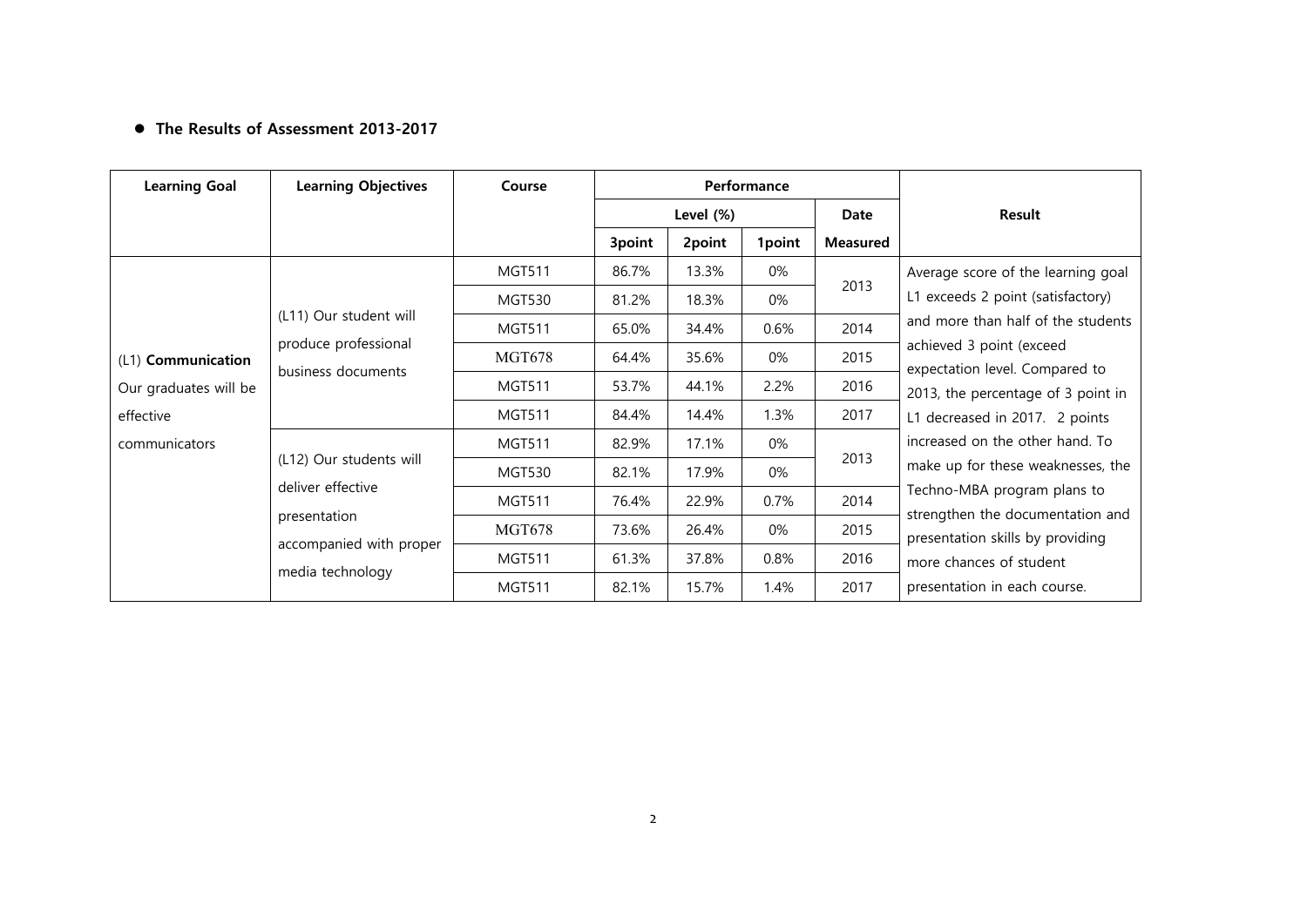| <b>Learning Goal</b>   | <b>Learning Objectives</b> | Course        | Performance |        |        | Result          |                                                                                                        |
|------------------------|----------------------------|---------------|-------------|--------|--------|-----------------|--------------------------------------------------------------------------------------------------------|
|                        |                            |               | Level (%)   |        | Date   |                 |                                                                                                        |
|                        |                            |               | 3point      | 2point | 1point | <b>Measured</b> |                                                                                                        |
| (L2) Leadership and    | (L21) Our students will    | <b>MGT511</b> | 88.0%       | 12.0%  | 0%     |                 | Compared to 2013, the percentage                                                                       |
| teamwork               | have high-performance      | <b>MGT561</b> | 78.5%       | 18.5%  | 3%     | 2013            | of 3 point (exceed expectation) in L2                                                                  |
| Our graduates will use | leadership skill           | <b>MGT561</b> | 75.3%       | 24.7%  | 0%     | 2014            | decreased in 2017. Also, there were                                                                    |
| team building and      |                            | <b>MGT561</b> | 52.7%       | 40.0%  | 7.3%   | 2015            | some students who failed to meet<br>the expectation (1 point). To make<br>up for these weaknesses, the |
| high-performance       |                            | <b>MGT561</b> | 85.2%       | 14.8%  | 0%     | 2016            |                                                                                                        |
| management behaviors   |                            | <b>MGT561</b> | 33.3%       | 57.3%  | 9.3%   | 2017            | Techno-MBA program plans to                                                                            |
| to lead a team task    | (L22) Our students will    | <b>MGT530</b> | 85.4%       | 14.6%  | 0%     |                 | review syllabus, reorganize<br>curriculums, and promote team                                           |
| successfully           | know how to build a team   | <b>MGT561</b> | 76.9%       | 2.2%   | 0.9%   | 2013            |                                                                                                        |
|                        | successfully               | <b>MGT561</b> | 73.5%       | 26.5%  | 0%     | 2014            | activities in each course.                                                                             |
|                        |                            | <b>MGT561</b> | 54.5%       | 43.2%  | 2.3%   | 2015            |                                                                                                        |
|                        |                            | <b>MGT561</b> | 82.4%       | 17.6%  | 0%     | 2016            |                                                                                                        |
|                        |                            | <b>MGT561</b> | 36.7%       | 60.0%  | 3.3%   | 2017            |                                                                                                        |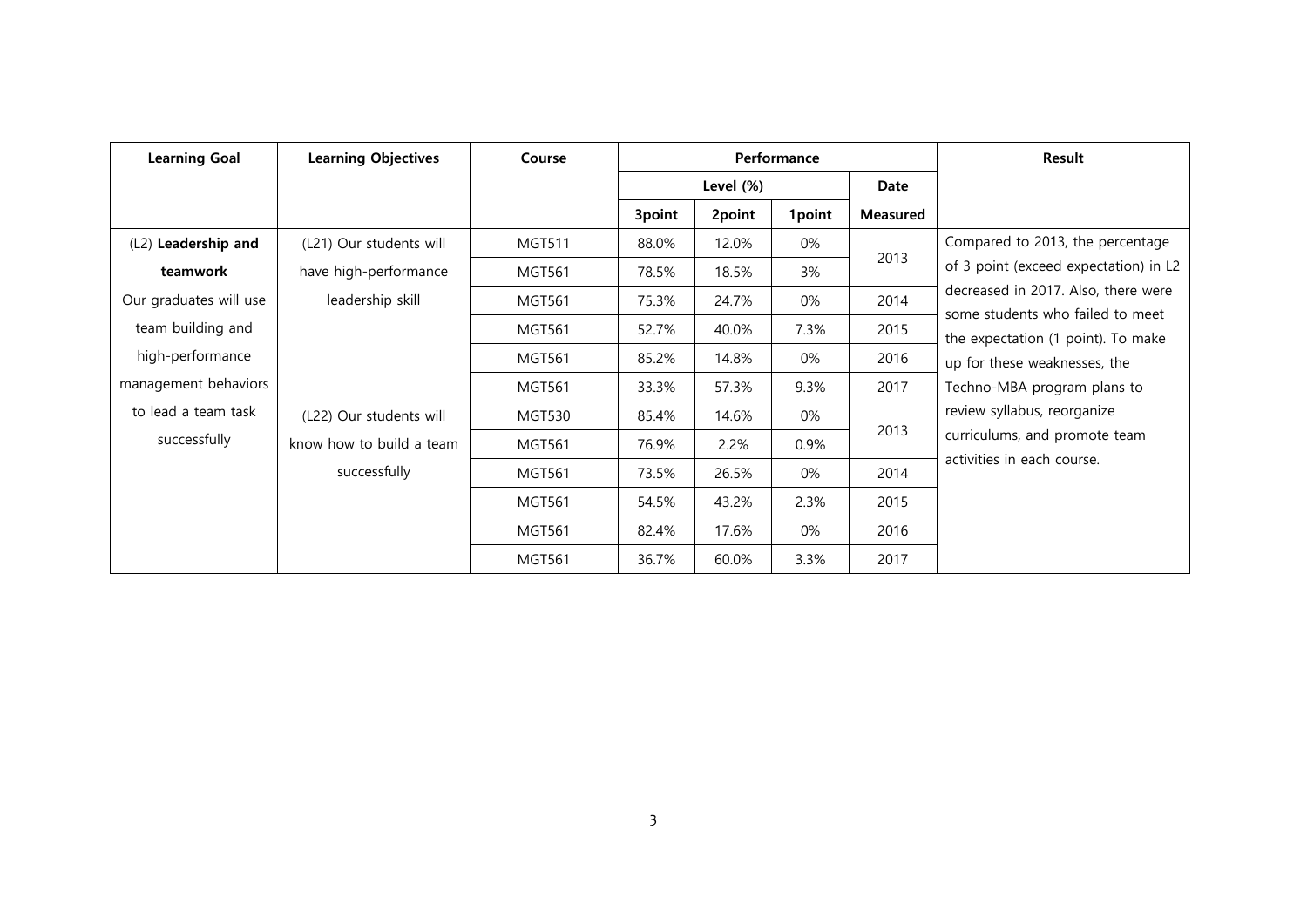| <b>Learning Goal</b> | <b>Learning Objectives</b> | Course        | Performance |        |             | Result          |                                                                                                                                    |
|----------------------|----------------------------|---------------|-------------|--------|-------------|-----------------|------------------------------------------------------------------------------------------------------------------------------------|
|                      |                            |               | Level (%)   |        | <b>Date</b> |                 |                                                                                                                                    |
|                      |                            |               | 3point      | 2point | 1point      | <b>Measured</b> |                                                                                                                                    |
| $(L3)$ Global        | (L31) Our student will     | <b>MGT511</b> | 93.3%       | 6.7%   | 0%          |                 | Compared to 2013, the percentage                                                                                                   |
| Perspective          | define global business     | <b>MGT514</b> | 76.8%       | 23.2%  | 0%          |                 | of 3 point (exceed expectation) in L3                                                                                              |
| Our graduates will   | issues and relate these to | <b>MGT530</b> | 75.0%       | 25.0%  | 0%          | 2013            | decreased seriously in<br>understanding global business<br>issues in 2017. Also, there were<br>under 10% of students who failed to |
| have a global        | emerging business          | <b>MGT561</b> | 68.5%       | 25.0%  | 6.5%        |                 |                                                                                                                                    |
| perspective          | opportunities              | <b>MGT514</b> | 67.5%       | 30.0%  | 2.5%        | 2014            |                                                                                                                                    |
|                      |                            | <b>MGT514</b> | 97.8%       | 2.2%   | 0%          | 2015            | meet the expectation (1 point). To                                                                                                 |
|                      |                            | <b>MGT604</b> | 65.4%       | 32.7%  | 1.9%        | 2016            | make up for these weaknesses, the<br>Techno-MBA program plans to<br>review syllabus and use up-to-date                             |
|                      |                            | <b>MGT604</b> | 88.5%       | 11.5%  | $0\%$       | 2017            |                                                                                                                                    |
|                      | (L32) Our students will    |               |             |        |             |                 | global case studies as teaching                                                                                                    |
|                      | have command of business   |               |             |        |             |                 | materials in classes.                                                                                                              |
|                      | English or other language  | <b>MGT604</b> | 94.9%       | 5.1%   | 0%          | 2017            |                                                                                                                                    |
|                      | of major global market     |               |             |        |             |                 |                                                                                                                                    |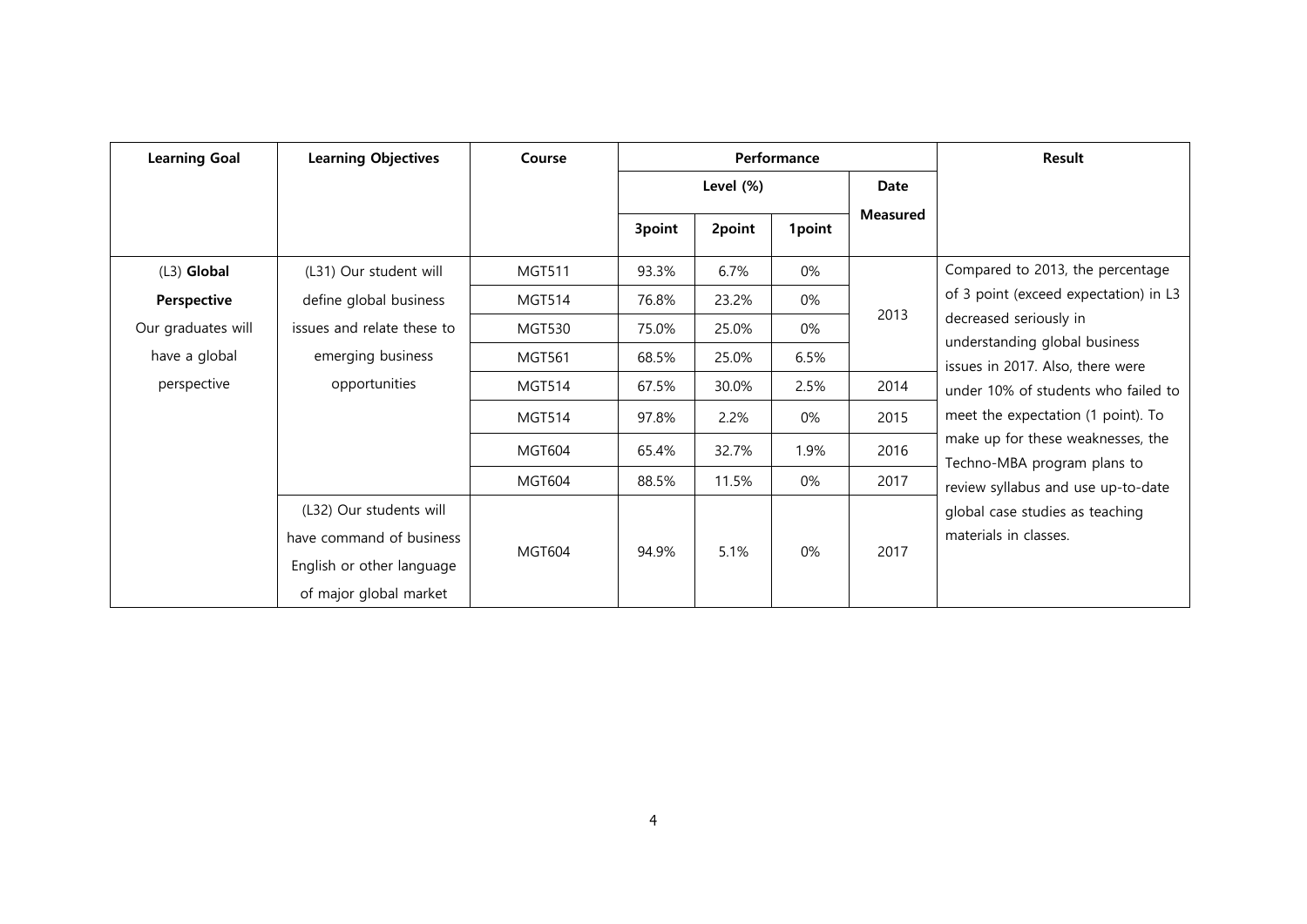| <b>Learning Goal</b>                                                                                          | <b>Learning Objectives</b>                                                                                                | Course         |           |        | Performance | Result          |                                                                                                                                                                                                                                                                                                                                                                       |
|---------------------------------------------------------------------------------------------------------------|---------------------------------------------------------------------------------------------------------------------------|----------------|-----------|--------|-------------|-----------------|-----------------------------------------------------------------------------------------------------------------------------------------------------------------------------------------------------------------------------------------------------------------------------------------------------------------------------------------------------------------------|
|                                                                                                               |                                                                                                                           |                | Level (%) |        |             | <b>Date</b>     |                                                                                                                                                                                                                                                                                                                                                                       |
|                                                                                                               |                                                                                                                           |                | 3point    | 2point | 1point      | <b>Measured</b> |                                                                                                                                                                                                                                                                                                                                                                       |
| (L4) Ethically &                                                                                              | (L41) Our student will<br><b>Socially Conscious</b><br>identify ethical and social<br>dilemma and be able to<br>Reasoning | <b>MGT 511</b> | 82.7%     | 17.3%  | 0%          | 2013            | Compared to 2013, the percentage<br>of 3 point (exceed expectation) in<br>L41 had descended a little in 2017<br>for MGT511, and there is no<br>students scored 1 point (failed to<br>meet expectancy) for 2016-2017. To<br>improve this course, Techno-MBA<br>program will add additional<br>components on ethical issues and<br>strengthen case discussion in class. |
|                                                                                                               |                                                                                                                           | <b>MGT530</b>  | 83.3%     | 8.4%   | 8.3%        | 2013            |                                                                                                                                                                                                                                                                                                                                                                       |
| Our graduates will<br>understand the gravity<br>of ethical behavior and<br>corporate social<br>responsibility | recognize and evaluate<br>alternative courses of                                                                          | <b>MGT511</b>  | 73.0%     | 27.0%  | 0%          | 2014            |                                                                                                                                                                                                                                                                                                                                                                       |
|                                                                                                               | action<br>(L42) Our students will<br>know the professional<br>code of conduct within<br>their discipline                  | <b>MGT678</b>  | 58.5%     | 36.9%  | 4.6%        | 2015            |                                                                                                                                                                                                                                                                                                                                                                       |
|                                                                                                               |                                                                                                                           | <b>MGT511</b>  | 56.5%     | 43.5%  | 0%          | 2016            |                                                                                                                                                                                                                                                                                                                                                                       |
|                                                                                                               |                                                                                                                           | <b>MGT511</b>  | 71.0%     | 24.0%  | 0%          | 2017            |                                                                                                                                                                                                                                                                                                                                                                       |
|                                                                                                               |                                                                                                                           | <b>MGT 511</b> | 91.1%     | 2.2%   | 6.7%        | 2013            |                                                                                                                                                                                                                                                                                                                                                                       |
|                                                                                                               |                                                                                                                           | <b>MGT 511</b> | 75.0%     | 25.0%  | 0%          | 2014            |                                                                                                                                                                                                                                                                                                                                                                       |
|                                                                                                               |                                                                                                                           | <b>MGT678</b>  | 66.7%     | 33.3%  | 0%          | 2015            |                                                                                                                                                                                                                                                                                                                                                                       |
|                                                                                                               |                                                                                                                           | <b>MGT511</b>  | 68.6%     | 31.4%  | 0%          | 2016            |                                                                                                                                                                                                                                                                                                                                                                       |
|                                                                                                               |                                                                                                                           | <b>MGT511</b>  | 76.7%     | 13.3%  | 0%          | 2017            |                                                                                                                                                                                                                                                                                                                                                                       |